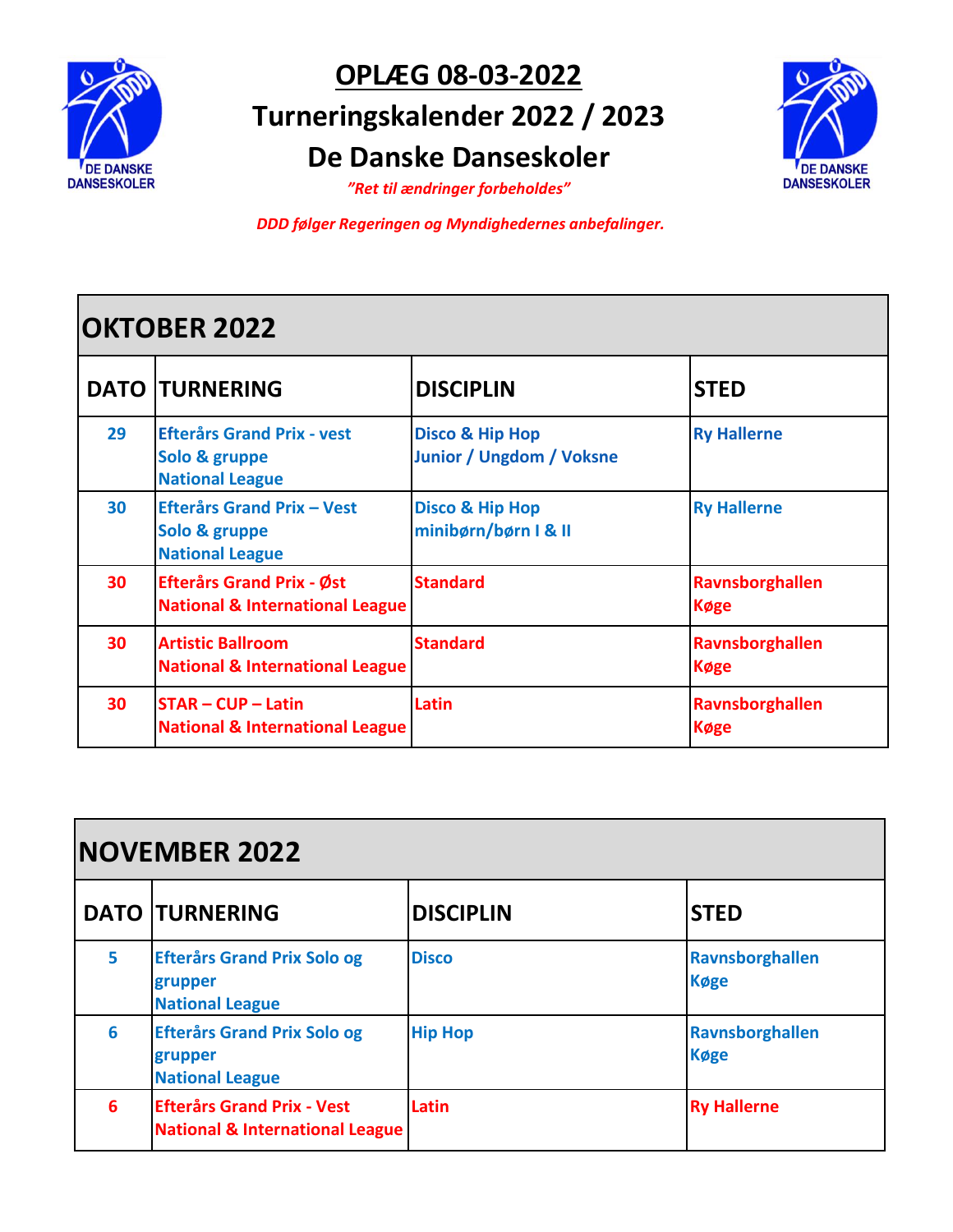| 6               | <b>Artistic Ballroom - Vest</b><br><b>National &amp; International League</b>    | Latin           | <b>Ry Hallerne</b>             |
|-----------------|----------------------------------------------------------------------------------|-----------------|--------------------------------|
| 6               | <b>STAR - CUP standard</b><br><b>National &amp; International League</b>         | <b>Standard</b> | <b>Ry Hallerne</b>             |
| 12 <sup>2</sup> | International Open Solo og Duo   Hip Hop<br><b>International League</b>          |                 | <b>Køge Nord Sports Center</b> |
| 13 <sup>°</sup> | <b>International Open Solo &amp; Duo</b><br><b>International League</b>          | <b>Disco</b>    | <b>Køge Nord Sports Center</b> |
| 19              | <b>DM - Artistic Ballroom 2022</b><br><b>National &amp; International League</b> | Latin           | <b>Vest</b>                    |
| 19              | <b>DM - Danish Open 2022</b><br><b>National &amp; International League</b>       | Latin           | <b>Vest</b>                    |

| <b>JANUAR 2023</b> |                                                                           |                                                                |                                |
|--------------------|---------------------------------------------------------------------------|----------------------------------------------------------------|--------------------------------|
|                    | <b>DATO TURNERING</b>                                                     | <b>DISCIPLIN</b>                                               | <b>STED</b>                    |
| 7                  | <b>Dance Camp</b>                                                         | <b>Disco &amp; Hip Hop National og</b><br><b>International</b> | <b>Køge Nord Sports Center</b> |
| 8                  | <b>Dance Camp</b>                                                         | <b>Disco &amp; Hip Hop National og</b><br><b>International</b> | <b>Køge Nord Sports Center</b> |
| 14                 | <b>Vinter Grand Prix Syd</b><br><b>National League solo &amp; gruppe</b>  | <b>Disco</b>                                                   | Ravnsborghallen<br><b>Køge</b> |
| 15                 | <b>Vinter Grand Prix Syd</b><br><b>National League solo &amp; gruppe</b>  | <b>Hip Hop</b>                                                 | Ravnsborghallen<br><b>Køge</b> |
| 15                 | <b>Vinter Grand Prix</b>                                                  | Rock'n' Roll & Jitterbug                                       | Ravnsborghallen<br><b>Køge</b> |
| 21                 | JM solo & gruppe<br><b>National League</b>                                | <b>Disco og Hip Hop</b><br><b>Junior / Ungdom / Voksne</b>     | <b>Ry Hallerne</b>             |
| 22                 | JM solo & gruppe<br><b>National League</b>                                | <b>Disco og Hip Hop</b><br>Minibørn / Børn I & II              | <b>Ry Hallerne</b>             |
| 29                 | SM-Standard 2023<br><b>National &amp; International League</b>            | <b>Standard</b>                                                | Ravnsborghallen<br><b>Køge</b> |
| 29                 | <b>SM Artistic Ballroom</b><br><b>National &amp; International League</b> | <b>Standard</b>                                                | Ravnsborghallen<br><b>Køge</b> |
| 29                 | <b>STAR CUP - Latin</b><br><b>National &amp; International League</b>     | Latin                                                          | Ravnsborghallen<br><b>Køge</b> |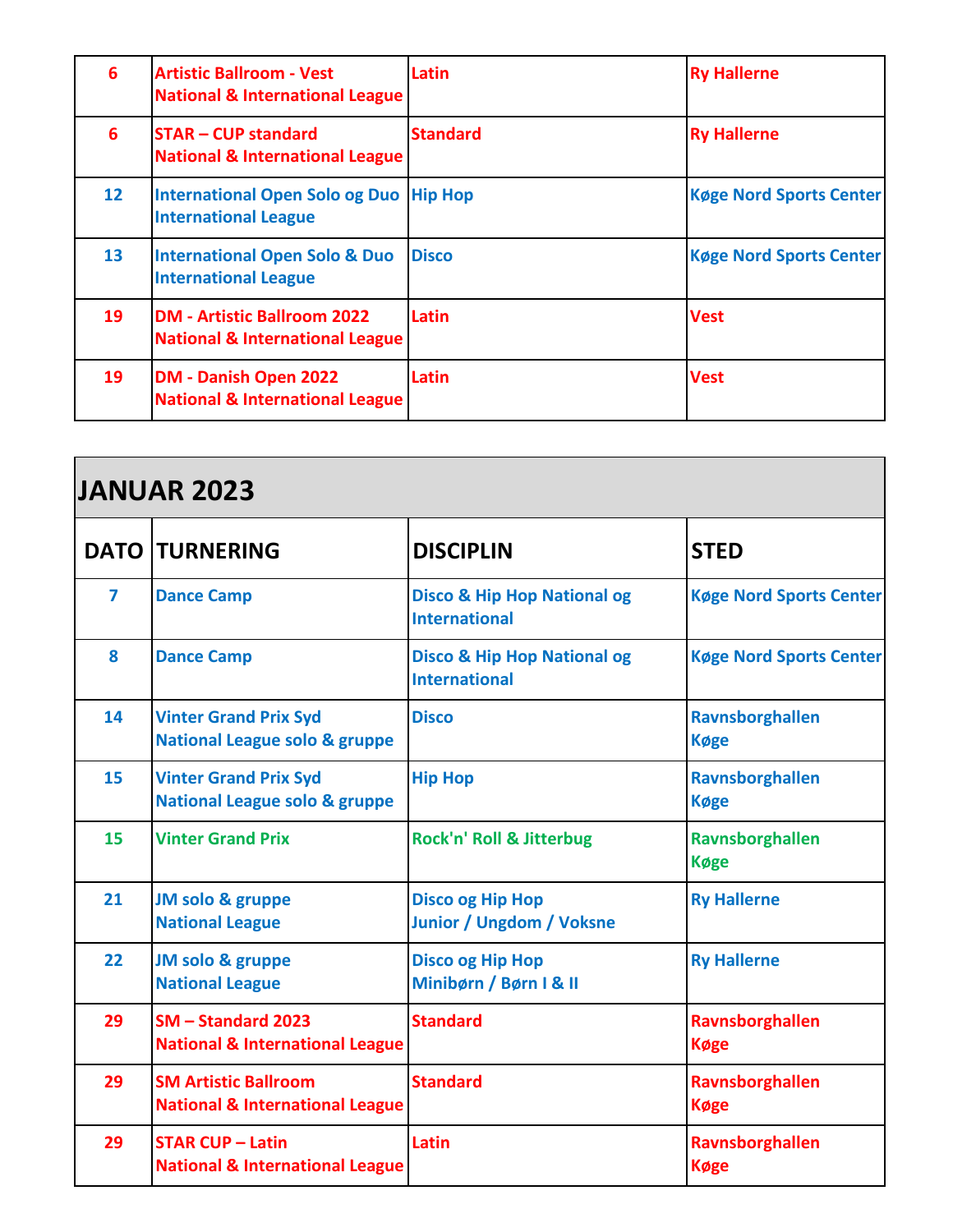| <b>FEBRUAR 2023</b> |                                                                            |                                     |                                |
|---------------------|----------------------------------------------------------------------------|-------------------------------------|--------------------------------|
|                     | <b>DATO TURNERING</b>                                                      | <b>DISCIPLIN</b>                    | <b>STED</b>                    |
| 4                   | Danmark's Cup solo & duo<br><b>National &amp; International League</b>     | <b>Disco</b>                        | Ravnsborghallen<br><b>Køge</b> |
| 5                   | Danmark's Cup solo & duo<br><b>National &amp; International League</b>     | <b>Hip Hop</b>                      | Ravnsborghallen<br><b>Køge</b> |
| 5                   | <b>Danmark's Cup</b>                                                       | <b>Rock'n' Roll &amp; Jitterbug</b> | Ravnsborghallen<br><b>Køge</b> |
| 25                  | <b>JFM Standard</b><br><b>National &amp; International League</b>          | <b>Standard</b>                     | <b>Ry Hallerne</b>             |
| 25                  | <b>JFM Artistic Ballroom</b><br><b>National &amp; International League</b> | <b>Standard</b>                     | <b>Ry Hallerne</b>             |
| 25                  | <b>STAR CUP</b><br><b>National &amp; International League</b>              | Latin                               | <b>RY Hallerne</b>             |

| <b>MARTS 2023</b> |                                                                           |                                |                                              |
|-------------------|---------------------------------------------------------------------------|--------------------------------|----------------------------------------------|
|                   | <b>DATO   TURNERING</b>                                                   | <b>DISCIPLIN</b>               | <b>STED</b>                                  |
| 4                 | SM solo & duo & groups<br><b>International League</b>                     | <b>Hip Hop</b>                 | <b>Køge Nord Sportscenter</b><br><b>Køge</b> |
| 5                 | SM solo & duo & groups<br><b>International League</b>                     | <b>Disco</b>                   | <b>Køge Nord Sportscenter</b><br><b>Køge</b> |
| 5                 | <b>JM 2022 solo &amp; duo</b><br><b>International League</b>              | <b>Disco &amp; Hip Hop</b>     | <b>Vindinge Hallen</b><br><b>Vejle</b>       |
| 11                | <b>DM - Danish Open</b><br><b>National &amp; International League</b>     | <b>Standard</b>                | Ravnsborghallen                              |
| 11                | <b>DM Artistic Ballroom</b><br><b>National &amp; International League</b> | <b>Standard</b>                | Ravnsborghallen                              |
| 11                | 1. Rangliste<br><b>International League</b>                               | <b>Hip Hop &amp; Jitterbug</b> | <b>Region Vest</b>                           |
| 12                | 1. Rangliste<br><b>International League</b>                               | <b>Disco</b>                   | <b>Region Vest</b>                           |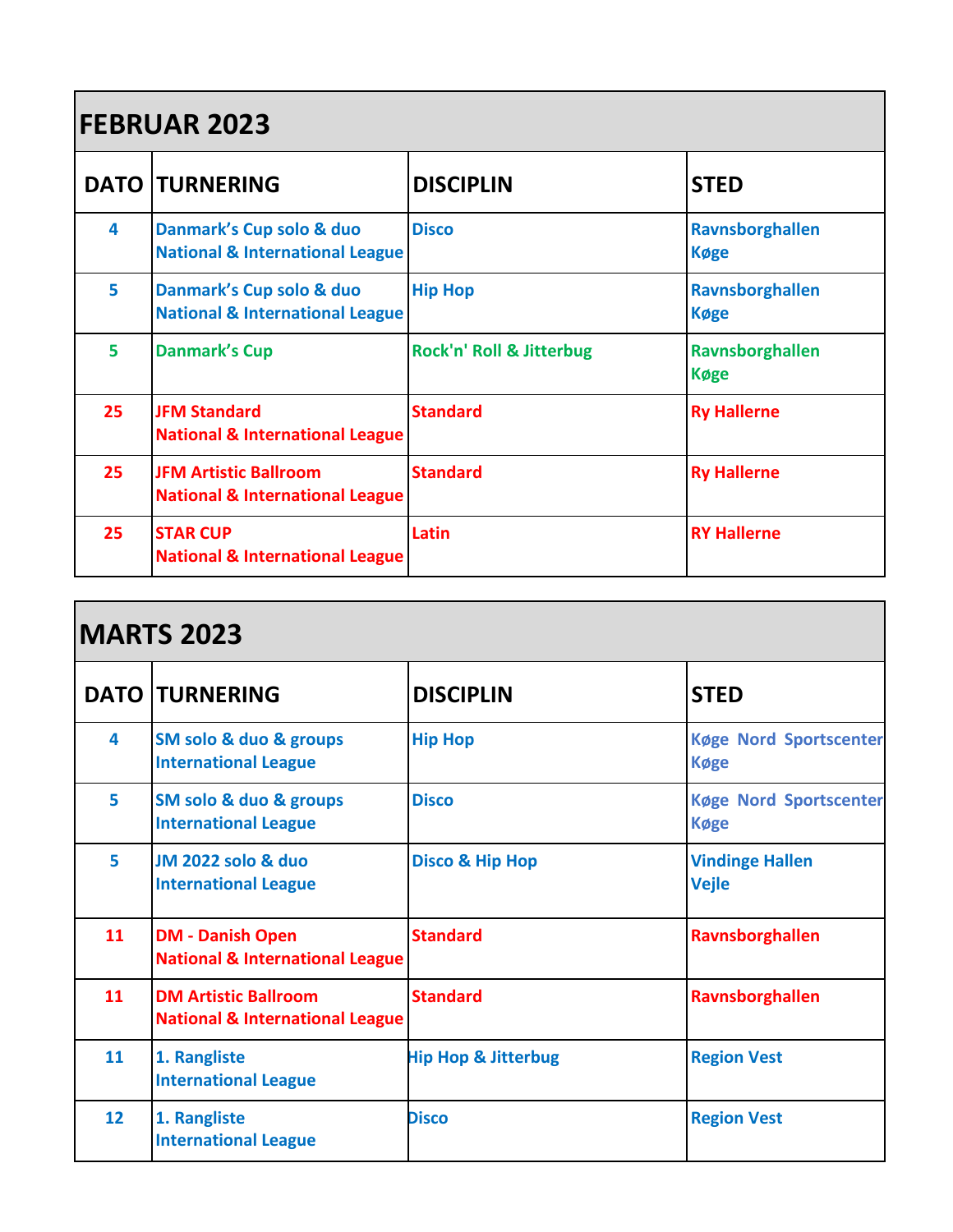| 18 | <b>SM solo &amp; duo</b><br><b>National League</b> | <b>Disco</b>             | Ravnsborghallen<br><b>Køge</b> |
|----|----------------------------------------------------|--------------------------|--------------------------------|
| 19 | <b>SM solo &amp; duo</b><br><b>National League</b> | <b>Hip Hop</b>           | Ravnsborghallen<br><b>Køge</b> |
| 19 | <b>SM 2022</b>                                     | Rock'n' Roll & Jitterbug | Ravnsborghallen<br><b>Køge</b> |

## **APRIL 2023**

|                 | <b>DATO TURNERING</b>                                                         | <b>DISCIPLIN</b>           | <b>STED</b>        |
|-----------------|-------------------------------------------------------------------------------|----------------------------|--------------------|
| 22              | <b>JFM - Latin</b><br><b>National &amp; International League</b>              | Latin                      | <b>Ry Hallerne</b> |
| 22 <sub>2</sub> | <b>JFM Artistic Ballroom</b><br><b>National &amp; International League</b>    | Latin                      | <b>Ry Hallerne</b> |
| 22              | <b>STAR CUP - standard danse</b><br><b>National &amp; International</b>       | <b>Standard</b>            | <b>Ry Hallerne</b> |
| 29              | <b>Forårs Grand Prix - vest</b><br><b>National &amp; International League</b> | <b>Disco &amp; Hip Hop</b> | <b>Ry Hallerne</b> |
| 30              | <b>Forårs Grand Prix - vest</b><br><b>National &amp; International League</b> | <b>Disco &amp; Hip Hop</b> | <b>Ry Hallerne</b> |

## **MAJ 2023**

|                 | <b>DATO TURNERING</b>                                                     | <b>DISCIPLIN</b>               | <b>STED</b>                    |  |
|-----------------|---------------------------------------------------------------------------|--------------------------------|--------------------------------|--|
| 6               | 2. Rangliste<br><b>International League</b>                               | <b>Hip Hop &amp; Jitterbug</b> | <b>Region Øst</b>              |  |
| 7               | 2. Rangliste<br><b>International League</b>                               | <b>Disco</b>                   | <b>Region Øst</b>              |  |
| 13              | <b>SM - Latin</b><br><b>National &amp; International League</b>           | Latin                          | Ravnsborghallen<br><b>Køge</b> |  |
| 13 <sup>2</sup> | <b>SM Artistic Ballroom</b><br><b>National &amp; International League</b> | Latin                          | Ravnsborghallen<br><b>Køge</b> |  |
| 13 <sup>2</sup> | <b>STAR CUP - standard</b><br><b>National &amp; International League</b>  | standard                       | Ravnsborghallen<br><b>Køge</b> |  |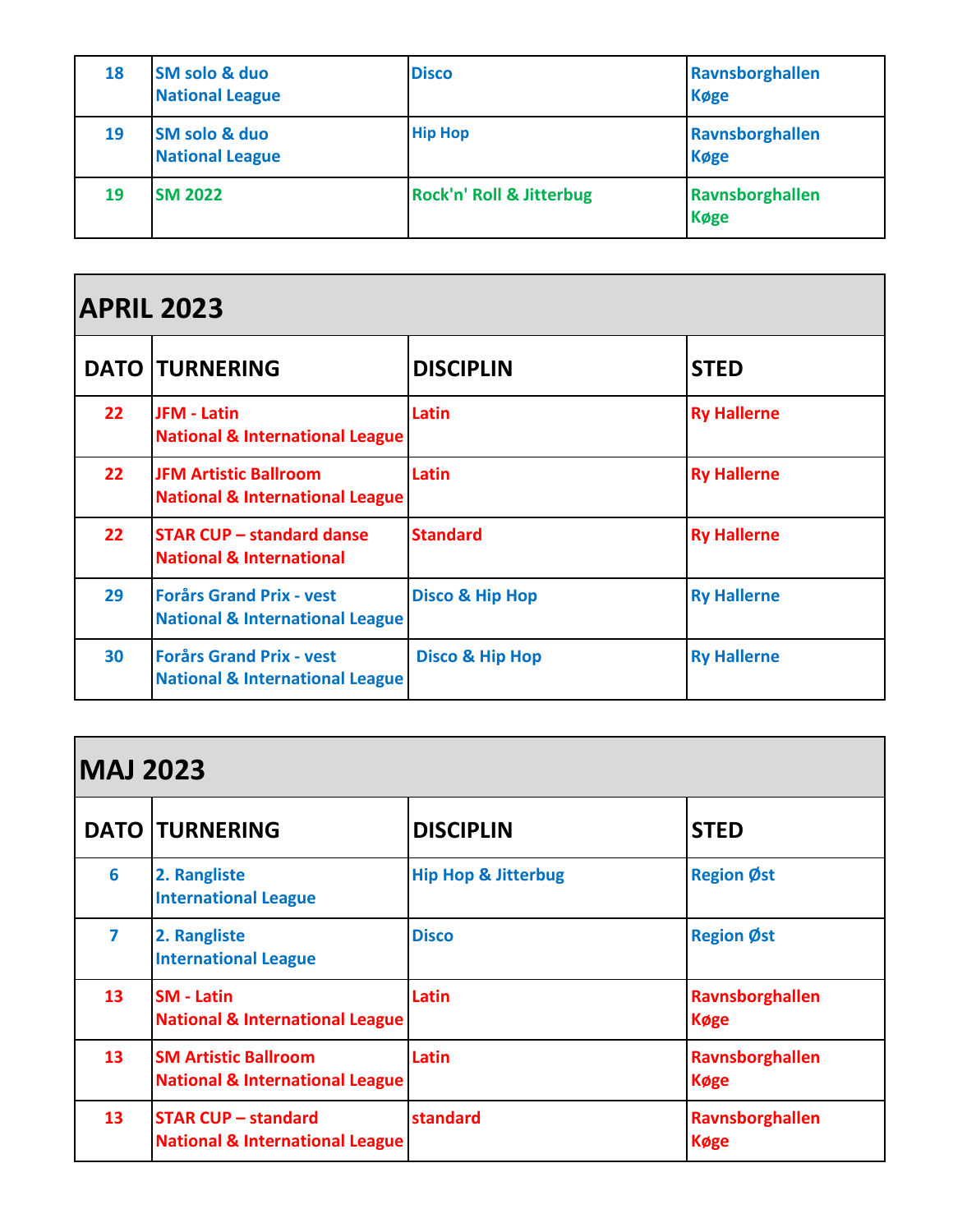| 20 | <b>DM Kombineret</b><br>National & International League | <b>Standard &amp; Latin</b>                      | <b>Vest</b> |
|----|---------------------------------------------------------|--------------------------------------------------|-------------|
| 21 | <b>SM Formationer 2023</b><br><b>National League</b>    | Disco/Hip Hop & Mini Production. Ravnsborghallen | <b>Køge</b> |

|                         | <b>DATO TURNERING</b>                                             | <b>DISCIPLIN</b>                    | <b>STED</b>                    |
|-------------------------|-------------------------------------------------------------------|-------------------------------------|--------------------------------|
| 27                      | <b>DM Formation National &amp;</b><br><b>International League</b> | <b>Disco, Hip Hop &amp; Show</b>    | <b>Brøndbyhallen</b>           |
| 28                      | <b>DM Disco National League</b>                                   | Disco solo & grupper                | <b>Brøndbyhallen</b>           |
| 29                      | <b>DM Hip Hop National League</b>                                 | <b>Hip Hop Solo &amp; Grupper</b>   | <b>Brøndbyhallen</b>           |
| 29                      | <b>DM 2021</b>                                                    | <b>Rock'n' Roll &amp; Jitterbug</b> |                                |
| <b>JUNI 2023</b>        |                                                                   |                                     |                                |
| $\overline{\mathbf{3}}$ | <b>DM Solo / Duo / Groups</b><br><b>International League</b>      | <b>Disco</b>                        | Ravnsborghallen<br><b>Køge</b> |
| 4                       | <b>DM Solo / Duo / Groups</b><br><b>International League</b>      | <b>Hip Hop</b>                      | Ravnsborghallen<br><b>Køge</b> |

| <b>AUGUST 2023</b> |                                             |                                                                          |                         |
|--------------------|---------------------------------------------|--------------------------------------------------------------------------|-------------------------|
|                    | <b>DATO TURNERING</b>                       | <b>DISCIPLIN</b>                                                         | <b>STED</b>             |
| 12 <sup>2</sup>    | 3. Rangliste<br><b>International League</b> | <b>Hip Hop &amp; Jitterbug</b>                                           | <b>Region Øst</b>       |
| 13                 | 3. Rangliste<br><b>International League</b> | <b>Disco</b>                                                             | <b>Region Øst</b>       |
|                    | <b>Bakke Mesterskaberne</b>                 | litterbug, Vals, Solo Cha Cha Cha,<br>hip hop i groups fra 3-7 deltagere | <b>Bakken Dyrehaven</b> |
|                    | Danseskolernes dag                          | <b>Alle</b>                                                              | <b>TIVOLI København</b> |